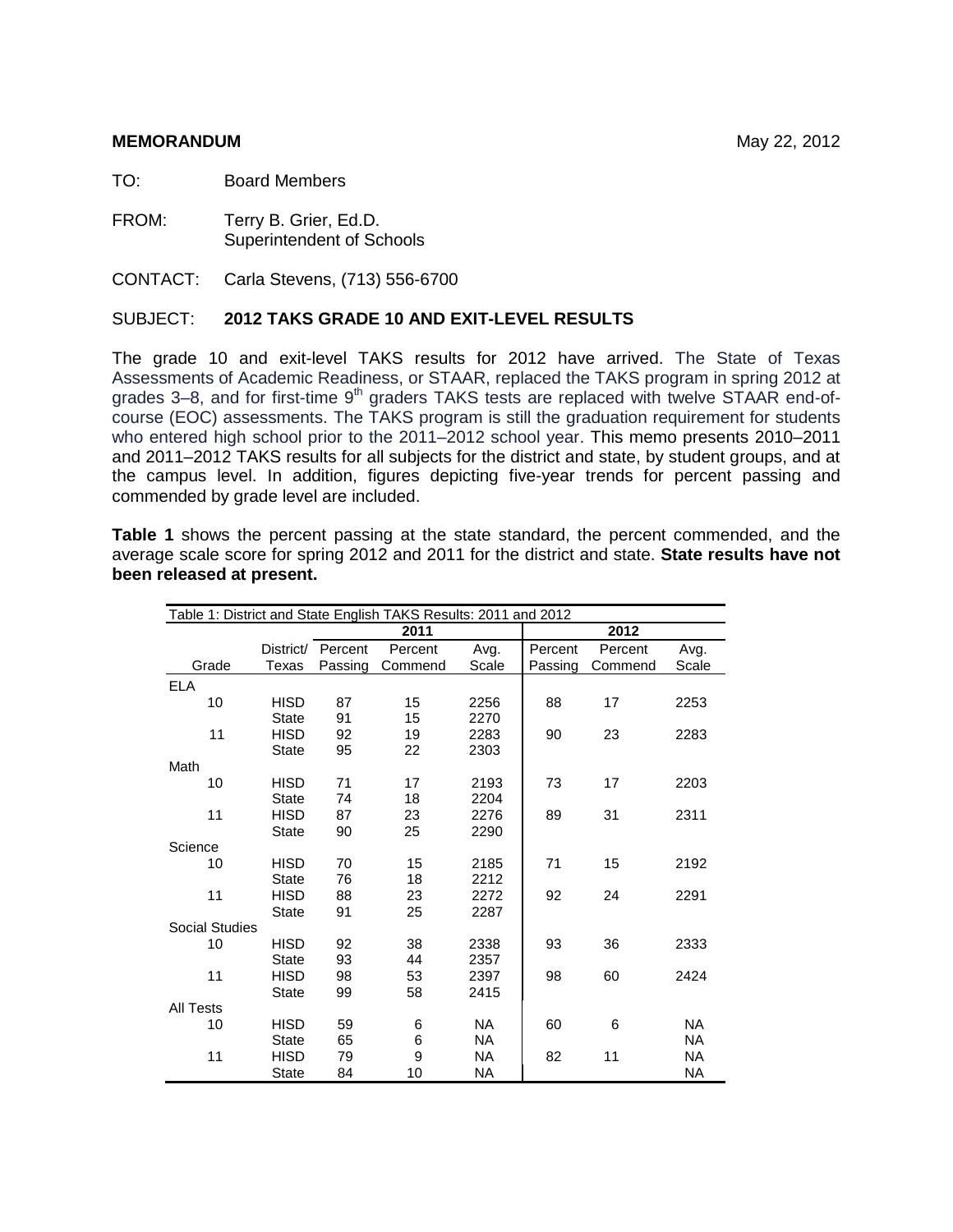Some of this year's highlights are as follows.

- The percent passing increased for grade 10 in all subjects and for all tests taken from 2011 to 2012. The tenth grade commended rate increased or stayed the same for all subjects except for social studies over the same time period.
- The percent passing increased for grade 11 in math, science, and for all tests taken from 2011 to 2012. The commended rate for juniors increased for all subjects and for all tests taken.

**Table 2** shows the percent passing at the state standard, the percent commended, and the average scale score for spring 2012 and 2011 for the district and state on the TAKS-Modified. The TAKS-Alt was not given in spring of 2012 because it was replaced by the STAAR-Alt.

| Table 2: District and State English TAKS-Modified Results: 2011 and 2012 |              |         |                         |           |         |                |           |
|--------------------------------------------------------------------------|--------------|---------|-------------------------|-----------|---------|----------------|-----------|
|                                                                          |              |         | 2011                    |           |         | 2012           |           |
|                                                                          | District/    | Percent | Percent                 | Avg.      | Percent | Percent        | Avg.      |
| Grade                                                                    | Texas        | Passing | Commend                 | Scale     | Passing | Commend        | Scale     |
| <b>ELA</b>                                                               |              |         |                         |           |         |                |           |
| 10                                                                       | <b>HISD</b>  | 75      | 11                      | 2192      | 79      | 15             | 2223      |
|                                                                          | <b>State</b> | 81      | 18                      | 2238      |         |                |           |
| 11                                                                       | <b>HISD</b>  | 57      | 5                       | 2116      | 60      | 5              | 2139      |
|                                                                          | <b>State</b> | 72      | 10                      | 2184      |         |                |           |
| Math                                                                     |              |         |                         |           |         |                |           |
| 10                                                                       | <b>HISD</b>  | 60      | 5                       | 2128      | 61      | 4              | 2127      |
|                                                                          | <b>State</b> | 70      | 5                       | 2159      |         |                |           |
| 11                                                                       | <b>HISD</b>  | 44      | 3                       | 2087      | 46      | $\overline{2}$ | 2094      |
|                                                                          | <b>State</b> | 61      | 6                       | 2142      |         |                |           |
| Science                                                                  |              |         |                         |           |         |                |           |
| 10                                                                       | <b>HISD</b>  | 37      | 4                       | 2039      | 39      | 6              | 2066      |
|                                                                          | <b>State</b> | 54      | 12                      | 2124      |         |                |           |
| 11                                                                       | <b>HISD</b>  | 37      | 2                       | 2056      | 37      | 1              | 2057      |
|                                                                          | <b>State</b> | 57      | 5                       | 2124      |         |                |           |
| <b>Social Studies</b>                                                    |              |         |                         |           |         |                |           |
| 10                                                                       | <b>HISD</b>  | 58      | 3                       | 2122      | 64      | 8              | 2151      |
|                                                                          | <b>State</b> | 71      | 8                       | 2172      |         |                |           |
| 11                                                                       | <b>HISD</b>  | 42      | 3                       | 2090      | 50      | 1              | 2104      |
|                                                                          | <b>State</b> | 60      | $\overline{4}$          | 2139      |         |                |           |
| <b>All Tests</b>                                                         |              |         |                         |           |         |                |           |
| 10                                                                       | <b>HISD</b>  | 36      | 2                       | <b>NA</b> | 42      | 4              | <b>NA</b> |
|                                                                          | <b>State</b> | 53      | 4                       | <b>NA</b> |         |                | <b>NA</b> |
| 11                                                                       | <b>HISD</b>  | 32      | $\overline{\mathbf{c}}$ | <b>NA</b> | 27      | 0              | <b>NA</b> |
|                                                                          | <b>State</b> | 48      | 3                       | ΝA        |         |                | ΝA        |

The percent passing stayed the same or increased for both grades and all subjects except for 11<sup>th</sup> grade all tests taken from 2011 to 2012 on the TAKS-Modified. The average scale score increased for all subjects and both grade levels from 2011 to 2012, except for  $10<sup>th</sup>$ grade math.

**Figure 1** shows the 2008–2012 percent passing by subject for grade 10, and **Figure 2** shows five-year performance for the percent commended for grade 10 by subject for all students.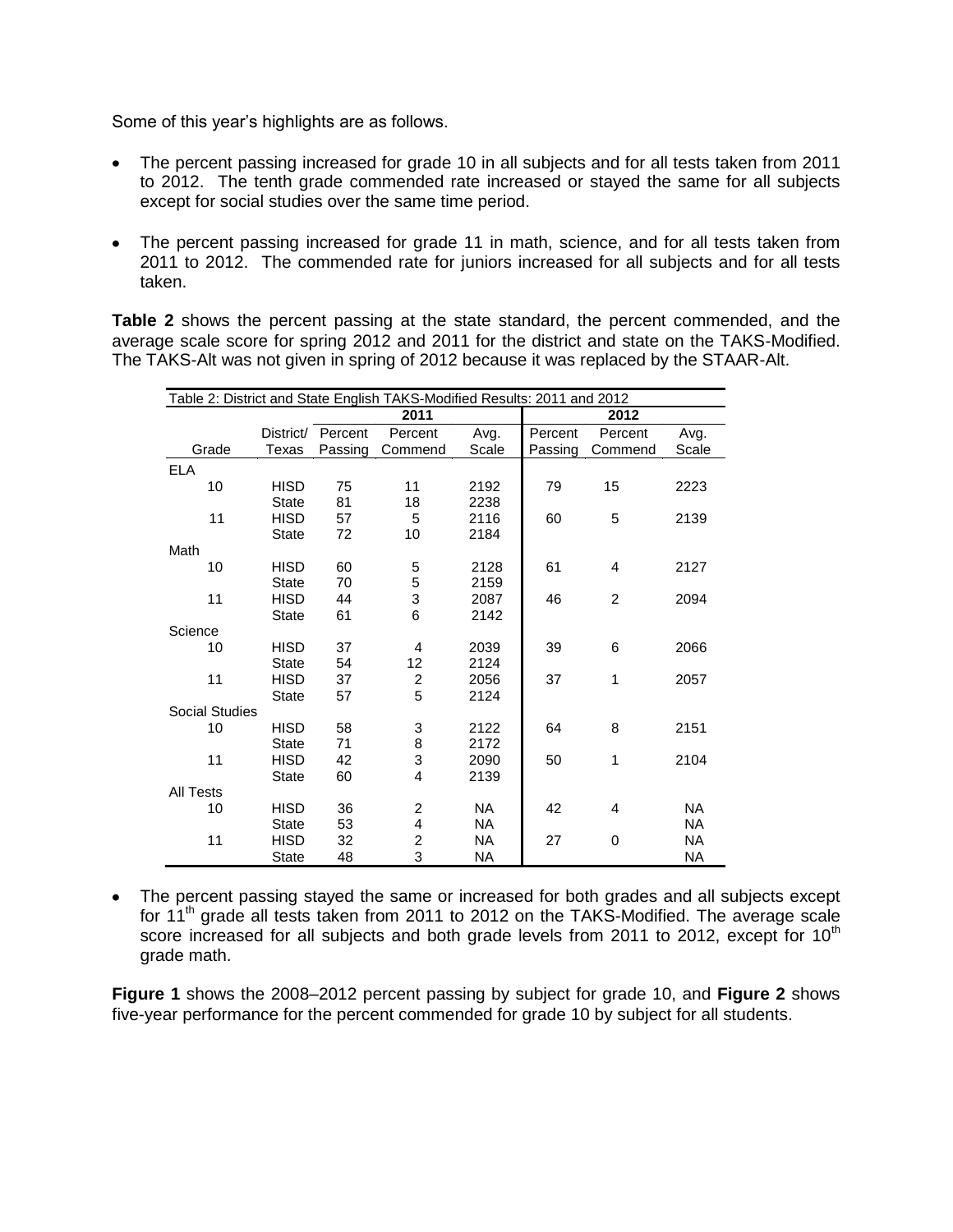#### **Figure 1: Grade 10 Percent Passing, All Students**



**Figure 2: Grade 10 Percent Comended, All Students**



**Figure 3** shows the 2008–2012 percent passing by subject for grade 11, and **Figure 4** shows five-year performance for the percent commended for grade 11 by subject for all students.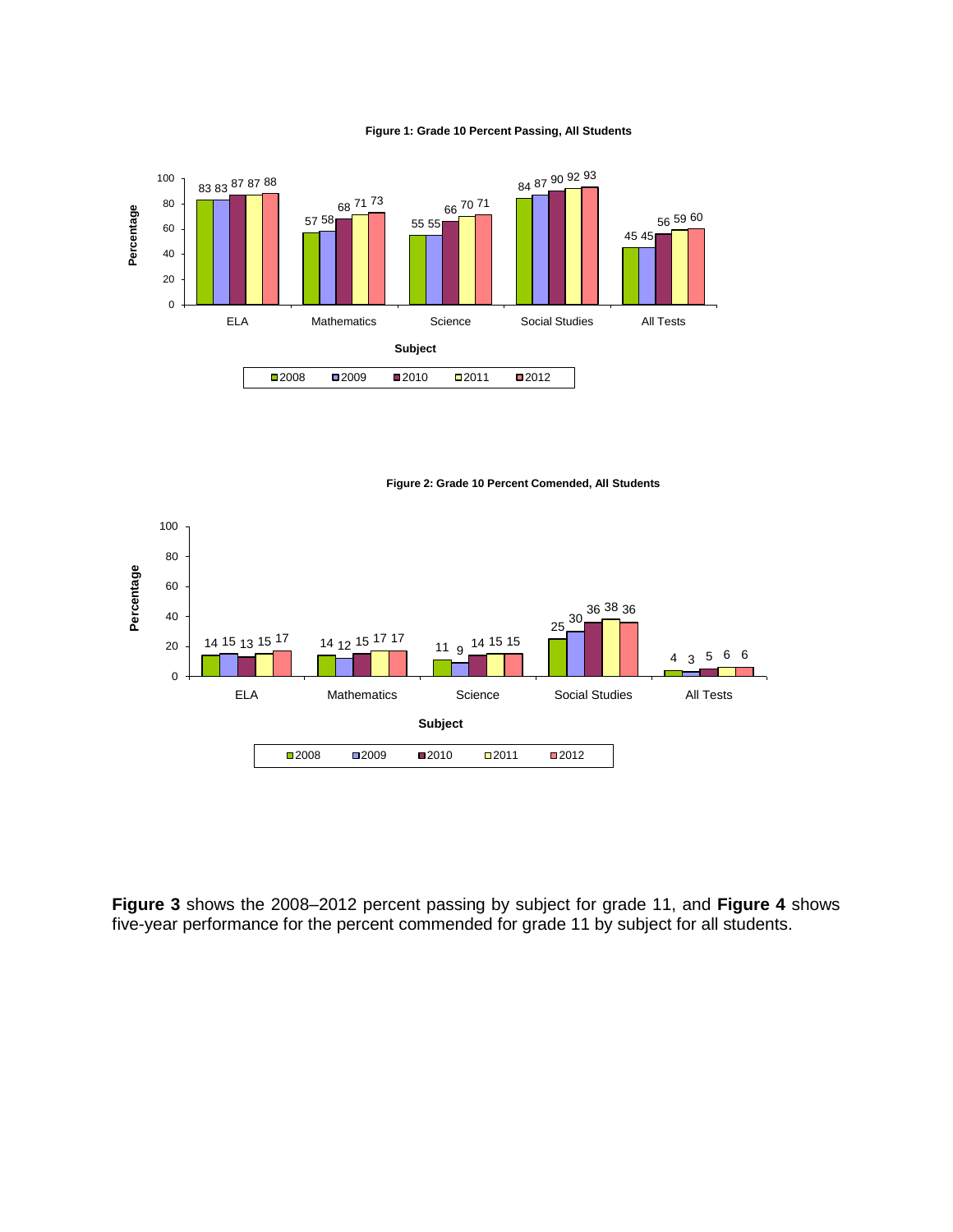

#### **Figure 3: Grade 11 Percent Passing, All Students**

**Figure 4: Grade 11 Percent Commended, All Students**



**Table 3** shows the 2012 and 2011 TAKS grade 10 performance by student group, and **Table 4**  presents the same data for grade 11.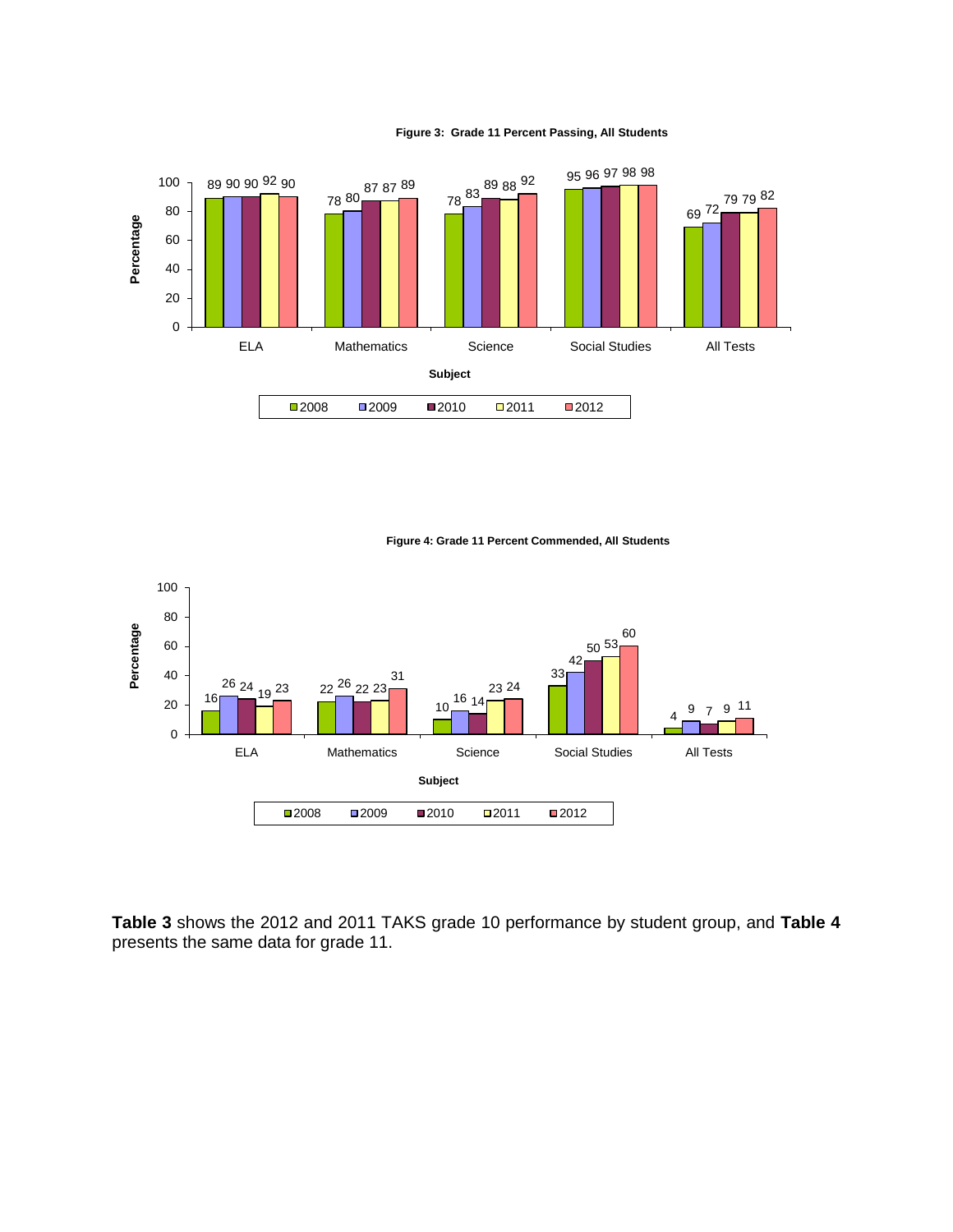|                 |      |                                  |              | <b>English</b>       |           | <b>Mathematics</b> |           | <b>Social</b>  |              | <b>Science</b>        |           | All Tests               |
|-----------------|------|----------------------------------|--------------|----------------------|-----------|--------------------|-----------|----------------|--------------|-----------------------|-----------|-------------------------|
|                 |      |                                  |              | <b>Language Arts</b> |           |                    |           | <b>Studies</b> |              |                       |           | <b>Taken</b>            |
|                 | Year | $\overline{\mathsf{N}}$<br>Take* | $\%$<br>Pass | $\%$<br>Comm         | %<br>Pass | %<br>Comm          | %<br>Pass | $\%$<br>Comm   | $\%$<br>Pass | $\frac{9}{6}$<br>Comm | %<br>Pass | %<br>Comm               |
| All             | 2012 | 10,525                           | 88           | 17                   | 73        | 17                 | 93        | 36             | 71           | 15                    | 60        | 6                       |
| <b>Students</b> | 2011 | 10,785                           | 87           | 15                   | 71        | 17                 | 92        | 38             | 70           | 15                    | 59        | 6                       |
| Am. $Ind.$      | 2012 | 29                               | 86           | $\overline{7}$       | 68        | $\overline{7}$     | 82        | 18             | 63           | 4                     | 52        | $\mathbf 0$             |
| Alaska          | 2011 | 32                               | 90           | 7                    | 68        | 10                 | 93        | 30             | 65           | 13                    | 59        | 3                       |
| Asian           | 2012 | 427                              | 91           | 47                   | 88        | 57                 | 97        | 70             | 86           | 51                    | 81        | 33                      |
| American        | 2011 | 361                              | 94           | 44                   | 92        | 60                 | 97        | 74             | 89           | 55                    | 85        | 34                      |
| African         | 2012 | 2,775                            | 84           | 10                   | 65        | 9                  | 91        | 26             | 62           | 8                     | 50        | $\overline{2}$          |
| American        | 2011 | 3,048                            | 85           | 10                   | 61        | 8                  | 88        | 29             | 62           | $\overline{7}$        | 49        | $\overline{\mathbf{c}}$ |
| Hispanic        | 2012 | 6,121                            | 88           | 13                   | 73        | 15                 | 93        | 33             | 71           | 11                    | 60        | 4                       |
|                 | 2011 | 6,239                            | 86           | 12                   | 72        | 14                 | 93        | 36             | 69           | 12                    | 58        | 4                       |
| Hawaiian/       | 2012 | 15                               | 87           | 27                   | 71        | 36                 | 93        | 50             | 86           | 36                    | 67        | 13                      |
| Pacific Is.     | 2011 | 28                               | 96           | 29                   | 85        | 30                 | 96        | 70             | 96           | 30                    | 86        | 14                      |
| White           | 2012 | 1,047                            | 94           | 41                   | 88        | 38                 | 99        | 67             | 91           | 40                    | 83        | 21                      |
|                 | 2011 | 977                              | 94           | 39                   | 89        | 42                 | 98        | 70             | 93           | 43                    | 84        | 22                      |
| 2 or More       | 2012 | 78                               | 99           | 43                   | 91        | 36                 | 100       | 64             | 96           | 35                    | 91        | 21                      |
| Eth. Gr.        | 2011 | 77                               | 95           | 43                   | 89        | 34                 | 97        | 62             | 85           | 36                    | 82        | 19                      |
| Eco             | 2012 | 7,500                            | 86           | 11                   | 70        | 13                 | 92        | 30             | 67           | 10                    | 56        | 3                       |
| Disadv          | 2011 | 3,246                            | 83           | 8                    | 62        | 9                  | 87        | 26             | 59           | $\overline{7}$        | 48        | $\overline{2}$          |
| <b>LEP</b>      | 2012 | 831                              | 48           | $\mathbf 0$          | 42        | 4                  | 75        | 11             | 33           | $\overline{2}$        | 19        | $\mathbf 0$             |
|                 | 2011 | 694                              | 41           | 1                    | 38        | 4                  | 73        | 10             | 29           | $\overline{2}$        | 18        | 0                       |
| Special Ed      | 2012 | 631                              | 51           | 2                    | 26        | 2                  | 66        | 9              | 28           | $\overline{2}$        | 16        | 0                       |
|                 | 2011 | 686                              | 48           | 0                    | 23        | 1                  | 62        | 5              | 22           | 1                     | 12        | $\mathbf 0$             |

| Table 3: Grade 10 TAKS Districtwide Results by Ethnicity |  |
|----------------------------------------------------------|--|
|                                                          |  |

\*Number taking for All Tests Taken.

- The percent passing on the tenth grade TAKS increased from 2011 to 2012 for the all students and the economically disadvantaged student groups in all subjects and on all tests taken. From 2011 to 2012, students in the White and Asian student groups increased the percentage meeting the standard in one subject; African American students increased the percent passing in two subjects and on all tests taken; and Hispanic students increased the percent passing in three subjects and on all tests taken.
- The economically disadvantaged student group increased the percent commended from 2011 to 2012 by at least three percentage points in all subjects. African American and Hispanic students increased the percent commended in two subjects, and students in the White and Asian student groups increased the percent commended in one subject from 2011 to 2012.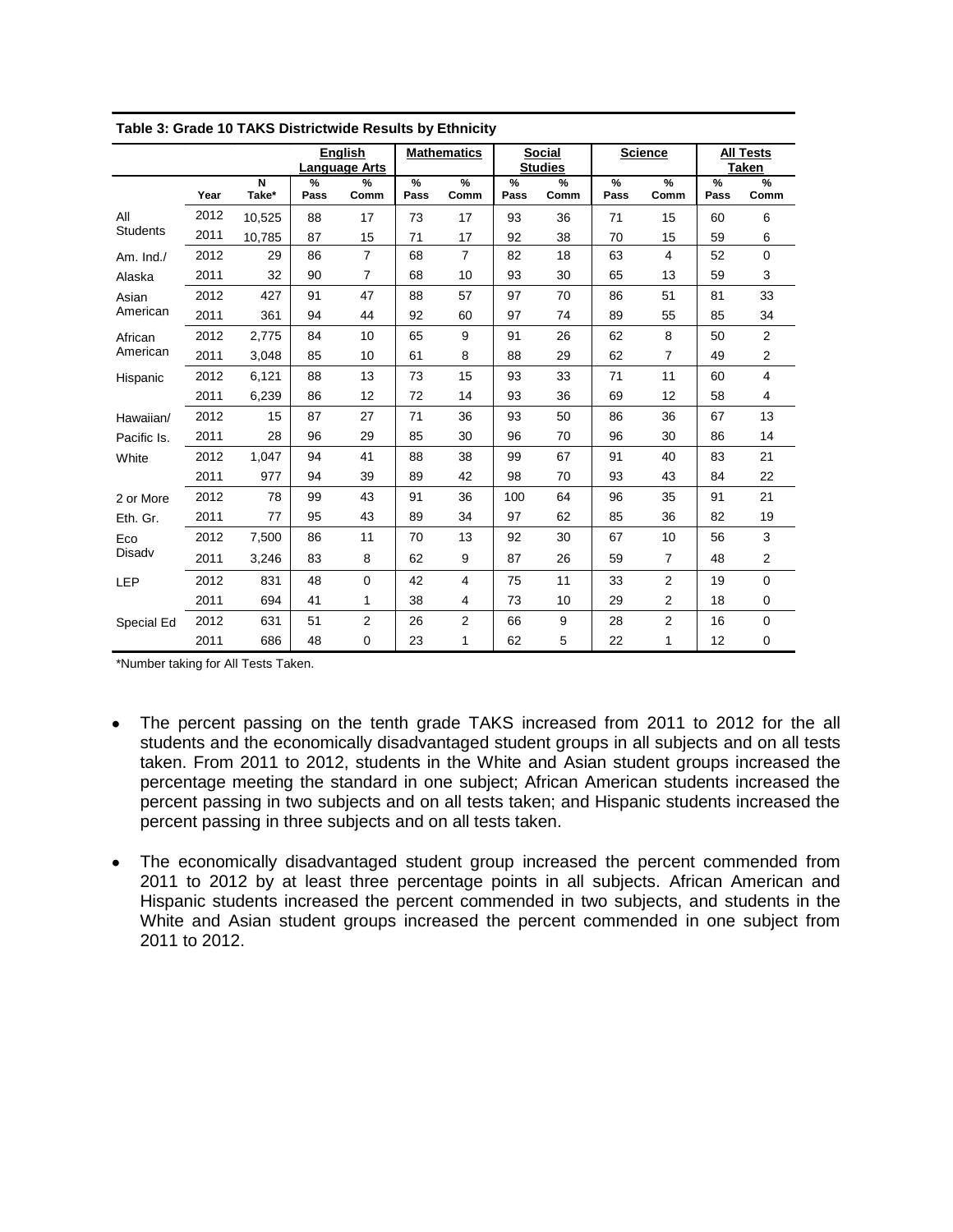| Table 4: Grade 11 TAKS Districtwide Results by Ethnicity |      |            |              |                                        |           |                    |           |                                 |           |                       |           |                                  |
|----------------------------------------------------------|------|------------|--------------|----------------------------------------|-----------|--------------------|-----------|---------------------------------|-----------|-----------------------|-----------|----------------------------------|
|                                                          |      |            |              | <b>English</b><br><b>Language Arts</b> |           | <b>Mathematics</b> |           | <b>Social</b><br><b>Studies</b> |           | <b>Science</b>        |           | <b>All Tests</b><br><b>Taken</b> |
|                                                          | Year | N<br>Take* | $\%$<br>Pass | $\%$<br>Comm                           | %<br>Pass | %<br>Comm          | %<br>Pass | $\%$<br>Comm                    | %<br>Pass | $\frac{9}{6}$<br>Comm | %<br>Pass | %<br>Comm                        |
| All                                                      | 2012 | 9,912      | 90           | 23                                     | 89        | 31                 | 98        | 60                              | 92        | 24                    | 82        | 11                               |
| <b>Students</b>                                          | 2011 | 9,820      | 92           | 19                                     | 87        | 23                 | 98        | 53                              | 88        | 23                    | 79        | 9                                |
| Am. Ind./                                                | 2012 | 29         | 79           | $\overline{7}$                         | 81        | 22                 | 100       | 54                              | 81        | 22                    | 72        | 3                                |
| Alaska                                                   | 2011 | 37         | 92           | 14                                     | 88        | 18                 | 97        | 53                              | 85        | 24                    | 84        | 8                                |
| Asian                                                    | 2012 | 406        | 89           | 52                                     | 92        | 66                 | 98        | 78                              | 94        | 53                    | 85        | 41                               |
| American                                                 | 2011 | 382        | 92           | 47                                     | 97        | 66                 | 98        | 79                              | 95        | 60                    | 90        | 39                               |
| African                                                  | 2012 | 2,699      | 89           | 17                                     | 85        | 19                 | 97        | 53                              | 90        | 16                    | 78        | 6                                |
| American                                                 | 2011 | 2,831      | 92           | 15                                     | 82        | 13                 | 98        | 45                              | 86        | 14                    | 75        | 5                                |
| Hispanic                                                 | 2012 | 5,719      | 90           | 19                                     | 90        | 29                 | 97        | 58                              | 93        | 21                    | 82        | 8                                |
|                                                          | 2011 | 5,449      | 90           | 14                                     | 87        | 20                 | 97        | 49                              | 87        | 19                    | 78        | 5                                |
| Hawaiian/                                                | 2012 | 24         | 92           | 46                                     | 96        | 48                 | 100       | 83                              | 91        | 39                    | 88        | 25                               |
| Pacific Is.                                              | 2011 | 34         | 91           | 35                                     | 97        | 41                 | 100       | 87                              | 100       | 53                    | 88        | 24                               |
| White                                                    | 2012 | 923        | 97           | 51                                     | 96        | 58                 | 99        | 85                              | 98        | 52                    | 93        | 35                               |
|                                                          | 2011 | 987        | 98           | 47                                     | 96        | 47                 | 99        | 81                              | 98        | 51                    | 93        | 28                               |
| 2 or More                                                | 2012 | 75         | 99           | 58                                     | 90        | 48                 | 97        | 77                              | 92        | 41                    | 88        | 35                               |
| Eth. Gr.                                                 | 2011 | 79         | 97           | 48                                     | 96        | 43                 | 100       | 83                              | 99        | 45                    | 94        | 23                               |
| Eco                                                      | 2012 | 7,027      | 89           | 17                                     | 88        | 26                 | 97        | 55                              | 91        | 19                    | 80        | $\overline{7}$                   |
| Disadv                                                   | 2011 | 2,520      | 90           | 11                                     | 82        | 14                 | 97        | 40                              | 82        | 13                    | 73        | 3                                |
| LEP                                                      | 2012 | 574        | 37           | 1                                      | 62        | 9                  | 83        | 19                              | 65        | 3                     | 30        | 1                                |
|                                                          | 2011 | 546        | 39           | 0                                      | 56        | 6                  | 84        | 17                              | 54        | 4                     | 25        | 0                                |
| Special Ed                                               | 2012 | 572        | 54           | 3                                      | 48        | 3                  | 87        | 18                              | 59        | $\overline{2}$        | 31        | $\mathbf{1}$                     |
|                                                          | 2011 | 590        | 63           | 1                                      | 46        | 3                  | 87        | 18                              | 51        | $\overline{4}$        | 32        | 1                                |

|  |  | Table 4: Grade 11 TAKS Districtwide Results by Ethnicity |
|--|--|----------------------------------------------------------|
|  |  |                                                          |

\*Number taking for All Tests Taken.

The percent commended on the exit-level TAKS increased or remained the same from 2011 to 2012 for the all students, African American, Hispanic, White, and the economically disadvantaged student groups in all subjects and on all tests taken. From 2011 to 2012, students in the economically disadvantaged student group increased the percent reaching commended status by 6 percentage points in English/language arts and science and by 12 percentage points in math and 15 percentage points in social studies.

A**ppendix A** contains campus tables that provide the average scale score, percent passing, and percent commended. Should you have further questions, please contact my office or Carla Stevens in the Department of Research and Accountability at 713-556-6700.

Tung B. Quin

**Attachments** 

cc: Superintendent's Direct Reports Chief School Officers School Improvement Officers High School Principals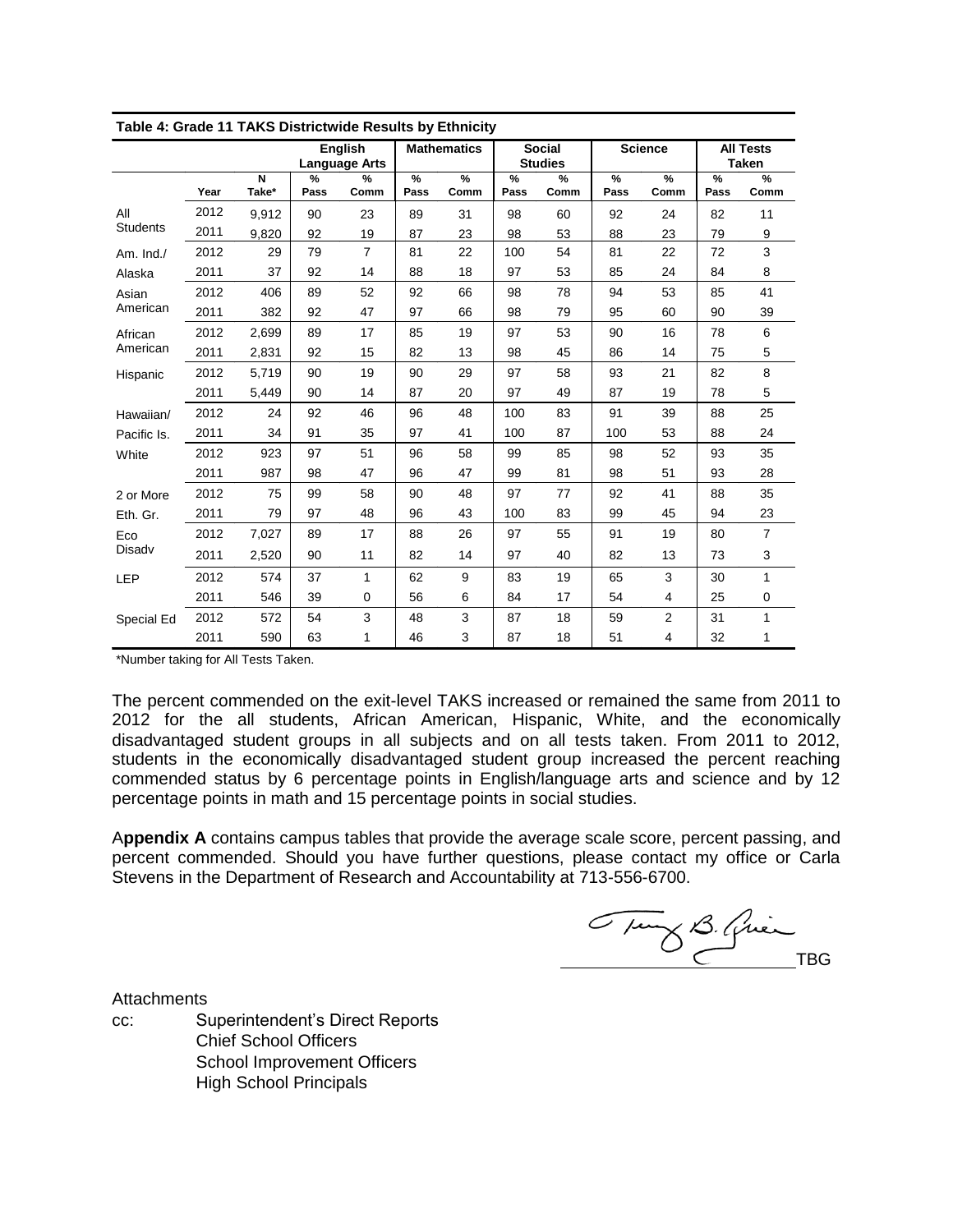|                       |       |      | <b>ELA</b><br><b>Mathematics</b> |           |                |                              | <b>Social Studies</b> |                |                       | <b>Science</b> |           |                              | <b>All Tests Taken</b> |                |           |                |
|-----------------------|-------|------|----------------------------------|-----------|----------------|------------------------------|-----------------------|----------------|-----------------------|----------------|-----------|------------------------------|------------------------|----------------|-----------|----------------|
| Campus                | Grade | Year | <b>Scale</b><br><b>Score</b>     | %<br>Pass | %<br>Comm      | <b>Scale</b><br><b>Score</b> | %<br>Pass             | %<br>Comm      | <b>Scale</b><br>Score | $\%$<br>Pass   | %<br>Comm | <b>Scale</b><br><b>Score</b> | $\%$<br>Pass           | %<br>Comm      | %<br>Pass | %<br>Comm      |
|                       |       | 2012 | 2253                             | 88        | 17             | 2203                         | 73                    | 17             | 2333                  | 93             | 36        | 2192                         | 71                     | 15             | 60        | 6              |
|                       | 10    | 2011 | 2256                             | 87        | 15             | 2193                         | 71                    | 17             | 2338                  | 92             | 38        | 2185                         | 70                     | 15             | 59        | 6              |
| <b>Houston ISD</b>    |       | 2012 | 2283                             | 90        | 23             | 2311                         | 89                    | 31             | 2424                  | 98             | 60        | 2291                         | 92                     | 24             | 82        | 11             |
|                       | 11    | 2011 | 2283                             | 92        | 19             | 2276                         | 87                    | 23             | 2397                  | 98             | 53        | 2272                         | 88                     | 23             | 79        | 9              |
|                       | 10    | 2012 |                                  |           |                |                              |                       |                |                       |                |           |                              |                        |                |           |                |
| Advanced              |       | 2011 | 2119                             | 49        | 0              | 1937                         | 8                     | 0              | 2061                  | 42             | 0         | 1948                         | 15                     | 0              | 14        | $\mathbf 0$    |
| Virtual Academy       | 11    | 2012 | 2099                             | 50        | $\Omega$       | 2051                         | 34                    | $\overline{2}$ | 2163                  | 72             | 6         | 2085                         | 44                     | $\overline{2}$ | 30        | $\mathbf 0$    |
|                       |       | 2011 | 2130                             | 56        | 6              | 2053                         | 25                    | 6              | 2252                  | 87             | 33        | 2111                         | 33                     | $\overline{7}$ | 24        | $\overline{4}$ |
|                       | 10    | 2012 | 2209                             | 85        | 6              | 2176                         | 72                    | 11             | 2274                  | 94             | 18        | 2172                         | 72                     | 9              | 58        | $\mathbf{1}$   |
| Austin                |       | 2011 | 2222                             | 85        | 6              | 2188                         | 76                    | 11             | 2283                  | 92             | 23        | 2191                         | 75                     | 12             | 61        | $\mathbf{1}$   |
|                       | 11    | 2012 | 2246                             | 90        | 12             | 2303                         | 93                    | 29             | 2424                  | 97             | 62        | 2298                         | 95                     | 22             | 85        | 4              |
|                       |       | 2011 | 2226                             | 88        | 8              | 2230                         | 82                    | 11             | 2345                  | 96             | 39        | 2216                         | 82                     | 10             | 71        | 3              |
|                       | 10    | 2012 | 2325                             | 93        | 34             | 2272                         | 75                    | 33             | 2393                  | 96             | 51        | 2257                         | 77                     | 28             | 68        | 18             |
|                       |       | 2011 | 2333                             | 94        | 33             | 2276                         | 76                    | 36             | 2421                  | 97             | 57        | 2257                         | 79                     | 30             | 69        | 18             |
| <b>Bellaire</b><br>11 |       | 2012 | 2382                             | 96        | 47             | 2401                         | 91                    | 50             | 2510                  | 98             | 75        | 2334                         | 95                     | 36             | 89        | 29             |
|                       |       | 2011 | 2363                             | 95        | 41             | 2362                         | 92                    | 42             | 2484                  | 98             | 71        | 2341                         | 92                     | 39             | 88        | 24             |
|                       | 10    | 2012 | 2459                             | 100       | 74             | 2495                         | 99                    | 75             | 2596                  | 100            | 91        | 2485                         | 100                    | 72             | 99        | 48             |
| Carnegie              |       | 2011 | 2430                             | 100       | 58             | 2461                         | 100                   | 71             | 2623                  | 100            | 97        | 2433                         | 100                    | 64             | 100       | 36             |
| Vanguard              | 11    | 2012 | 2486                             | 100       | 79             | 2543                         | 100                   | 83             | 2624                  | 100            | 98        | 2455                         | 100                    | 72             | 100       | 55             |
|                       |       | 2011 | 2457                             | 100       | 73             | 2525                         | 100                   | 86             | 2611                  | 100            | 98        | 2489                         | 100                    | 77             | 100       | 53             |
|                       | 10    | 2012 | 2352                             | 100       | 39             | 2296                         | 98                    | 25             | 2418                  | 99             | 61        | 2282                         | 97                     | 21             | 97        | 6              |
| Challenge             |       | 2011 | 2359                             | 100       | 37             | 2301                         | 97                    | 34             | 2405                  | 100            | 53        | 2289                         | 94                     | 29             | 93        | 12             |
|                       | 11    | 2012 | 2413                             | 99        | 53             | 2443                         | 100                   | 64             | 2507                  | 100            | 81        | 2415                         | 100                    | 55             | 99        | 35             |
|                       |       | 2011 | 2381                             | 100       | 44             | 2362                         | 100                   | 34             | 2440                  | 100            | 69        | 2361                         | 100                    | 38             | 100       | 11             |
|                       | 10    | 2012 | 2228                             | 89        | 9              | 2214                         | 81                    | 13             | 2304                  | 92             | 29        | 2168                         | 71                     | 8              | 63        | 3              |
| Chavez                |       | 2011 | 2246                             | 92        | 8              | 2204                         | 79                    | 15             | 2356                  | 93             | 42        | 2169                         | 73                     | 7              | 65        | $\overline{2}$ |
|                       | 11    | 2012 | 2259                             | 91        | 15             | 2294                         | 93                    | 25             | 2385                  | 97             | 55        | 2259                         | 93                     | 13             | 85        | 4              |
|                       |       | 2011 | 2257                             | 92        | 11             | 2271                         | 91                    | 19             | 2379                  | 98             | 49        | 2258                         | 89                     | 18             | 80        | $\overline{4}$ |
|                       |       | 2012 | 2202                             | 79        | $\overline{7}$ | 2099                         | 50                    | $\mathbf 0$    | 2259                  | 79             | 29        | 2083                         | 43                     | $\mathbf 0$    | 40        | $\overline{7}$ |
| CLC HS                | 10    | 2011 | 2164                             | 77        | 0              | 2028                         | 25                    | 0              | 2162                  | 70             | 3         | 2025                         | 27                     | 0              | 11        | 0              |
|                       | 11    | 2012 | 2213                             | 71        | 0              | 2137                         | 50                    | 17             | 2305                  | 100            | 33        | 2192                         | 67                     | 17             | 57        | $\mathbf 0$    |
|                       |       | 2011 | 2207                             | 89        | 3              | 2151                         | 64                    | 3              | 2294                  | 94             | 20        | 2173                         | 71                     | 3              | 49        | 0              |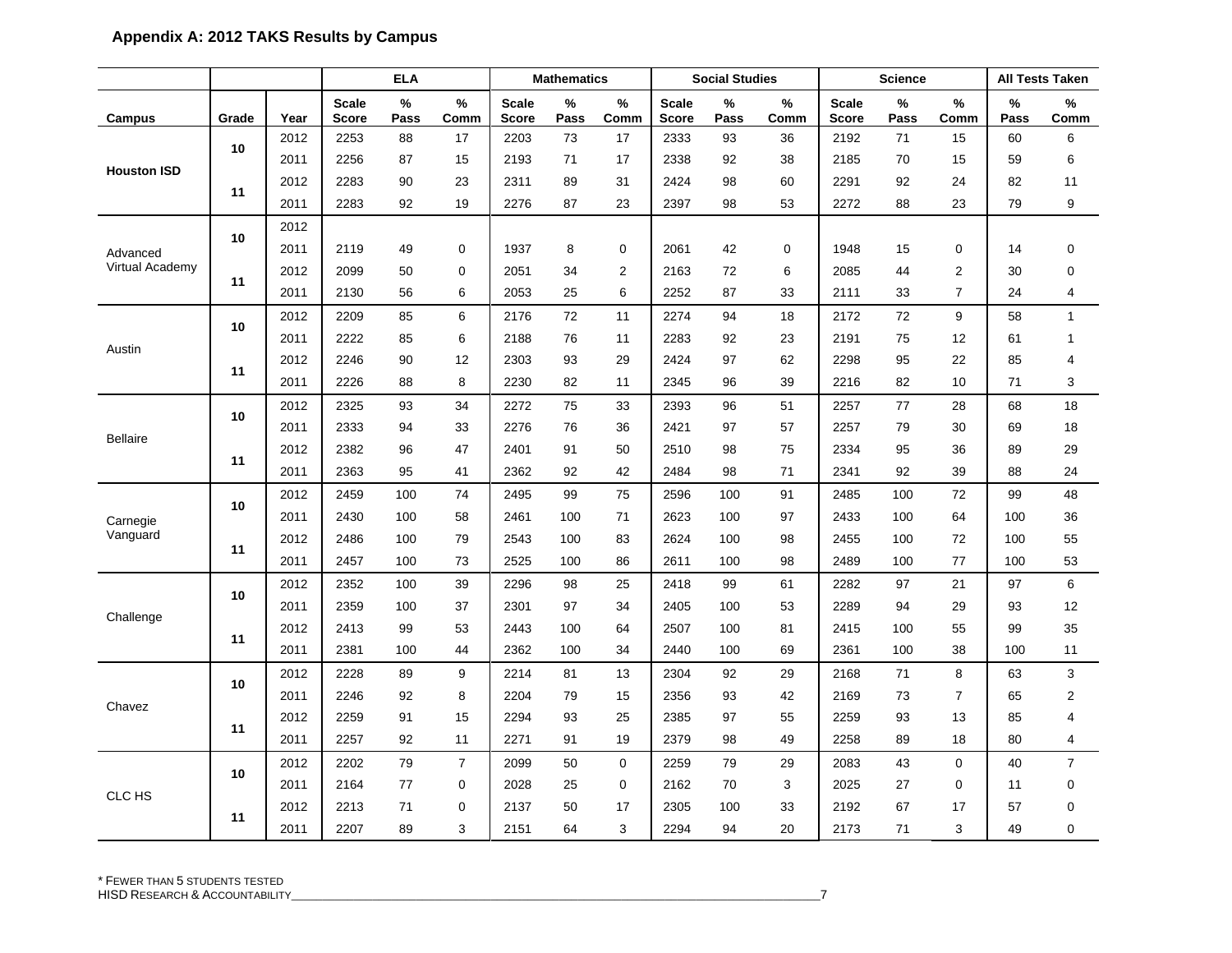|               |       |      |                              | <b>ELA</b>   |                | <b>Social Studies</b><br><b>Mathematics</b> |           |                |                              |           | <b>Science</b> |                              |           | <b>All Tests Taken</b> |           |                |
|---------------|-------|------|------------------------------|--------------|----------------|---------------------------------------------|-----------|----------------|------------------------------|-----------|----------------|------------------------------|-----------|------------------------|-----------|----------------|
| Campus        | Grade | Year | <b>Scale</b><br><b>Score</b> | $\%$<br>Pass | $\%$<br>Comm   | <b>Scale</b><br><b>Score</b>                | %<br>Pass | %<br>Comm      | <b>Scale</b><br><b>Score</b> | %<br>Pass | %<br>Comm      | <b>Scale</b><br><b>Score</b> | %<br>Pass | $\%$<br>Comm           | %<br>Pass | %<br>Comm      |
|               |       | 2012 | 2179                         | 64           | $\overline{7}$ | 2004                                        | 18        | 9              | 2122                         | 40        | 10             | 2056                         | 36        | 9                      | 33        | 5              |
| Community     | 10    | 2011 | 2107                         | 40           | 5              | 1983                                        | 13        | 7              | 2131                         | 44        | 19             | 2002                         | 31        | 6                      | 17        | 4              |
| Services      | 11    | 2012 | 2153                         | 60           | 0              | $\star$                                     | $\star$   | $\star$        | $\star$                      | $\star$   | $\star$        | $\star$                      | $\star$   | $\star$                | 50        | 0              |
|               |       | 2011 | 2170                         | 89           | 11             | 2101                                        | 57        | 0              | 2202                         | 67        | 11             | 2105                         | 56        | 0                      | 58        | 8              |
|               | 10    | 2012 | 2220                         | 85           | 11             | 2126                                        | 54        | 10             | 2245                         | 88        | 15             | 2106                         | 50        | 6                      | 38        | $\overline{2}$ |
|               |       | 2011 | 2201                         | 80           | 6              | 2138                                        | 59        | 10             | 2241                         | 86        | 16             | 2109                         | 55        | 6                      | 44        | $\mathbf{1}$   |
| Davis         |       | 2012 | 2219                         | 83           | 10             | 2230                                        | 80        | 15             | 2325                         | 93        | 34             | 2215                         | 85        | 9                      | 69        | 3              |
|               | 11    | 2011 | 2251                         | 90           | 12             | 2221                                        | 79        | 14             | 2331                         | 97        | 35             | 2205                         | 79        | 9                      | 68        | 2              |
|               | 10    | 2012 | 2423                         | 100          | 61             | 2538                                        | 100       | 85             | 2615                         | 100       | 96             | 2552                         | 100       | 83                     | 100       | 50             |
| DeBakey       |       | 2011 | 2442                         | 100          | 66             | 2537                                        | 100       | 88             | 2635                         | 100       | 95             | 2524                         | 100       | 81                     | 100       | 55             |
|               | 11    | 2012 | 2473                         | 100          | 79             | 2647                                        | 100       | 99             | 2648                         | 100       | 100            | 2566                         | 100       | 94                     | 100       | 75             |
|               |       | 2011 | 2473                         | 100          | 74             | 2587                                        | 100       | 95             | 2657                         | 100       | 99             | 2542                         | 100       | 90                     | 100       | 65             |
|               | 10    | 2012 | 2373                         | 100          | 45             | 2393                                        | 99        | 54             | 2458                         | 100       | 74             | 2351                         | 99        | 38                     | 98        | 19             |
| East Early    |       | 2011 | 2371                         | 99           | 37             | 2337                                        | 98        | 36             | 2472                         | 100       | 78             | 2362                         | 99        | 38                     | 96        | 11             |
| College       | 11    | 2012 | 2365                         | 99           | 39             | 2463                                        | 100       | 69             | 2477                         | 100       | 79             | 2413                         | 100       | 57                     | 99        | 23             |
|               |       | 2011 | 2347                         | 100          | 28             | 2400                                        | 100       | 47             | 2478                         | 100       | 81             | 2393                         | 100       | 48                     | 100       | 11             |
|               | 10    | 2012 | 2327                         | 99           | 24             | 2335                                        | 95        | 36             | 2467                         | 100       | 71             | 2303                         | 93        | 31                     | 92        | 10             |
| Eastwood      |       | 2011 | 2366                         | 100          | 40             | 2317                                        | 96        | 37             | 2519                         | 100       | 78             | 2311                         | 96        | 29                     | 95        | 14             |
| Academy       | 11    | 2012 | 2355                         | 99           | 39             | 2403                                        | 99        | 50             | 2530                         | 100       | 92             | 2382                         | 99        | 51                     | 98        | 21             |
|               |       | 2011 | 2349                         | 100          | 33             | 2402                                        | 100       | 46             | 2515                         | 100       | 86             | 2375                         | 99        | 43                     | 99        | 19             |
|               | 10    | 2012 | 2287                         | 100          | 21             | 2227                                        | 68        | 32             | 2278                         | 95        | 26             | 2218                         | 84        | 16                     | 68        | 11             |
| Empowerment   |       | 2011 |                              |              |                |                                             |           |                |                              |           |                |                              |           |                        |           |                |
|               | 11    | 2012 | 2364                         | 100          | 34             | 2407                                        | 100       | 46             | 2456                         | 100       | 78             | 2399                         | 100       | 54                     | 100       | 20             |
|               |       | 2011 |                              |              |                |                                             |           |                |                              |           |                |                              |           |                        |           |                |
|               | 10    | 2012 | 2220                         | 92           | $\mathbf 0$    | 2187                                        | 83        | $\overline{4}$ | 2300                         | 92        | 21             | 2157                         | 75        | 8                      | 67        | $\mathbf 0$    |
| Energ.for     |       | 2011 | 2241                         | 91           | 3              | 2183                                        | 81        | 6              | 2325                         | 100       | 31             | 2143                         | 66        | 3                      | 63        | $\mathbf 0$    |
| STEM C        | 11    | 2012 | 2312                         | 97           | 21             | 2325                                        | 100       | 24             | 2461                         | 100       | 93             | 2321                         | 100       | 21                     | 97        | 3              |
|               |       | 2011 | 2316                         | 98           | 19             | 2360                                        | 95        | 33             | 2445                         | 100       | 76             | 2343                         | 98        | 35                     | 91        | $\overline{7}$ |
|               | 10    | 2012 | 2280                         | 96           | 22             | 2304                                        | 91        | 34             | 2441                         | 100       | 50             | 2259                         | 96        | 16                     | 84        | 9              |
| Energ.for     |       | 2011 | 2267                         | 95           | 5              | 2255                                        | 95        | 18             | 2392                         | 100       | 47             | 2227                         | 82        | 11                     | 74        | $\mathbf 0$    |
| <b>STEM W</b> | 11    | 2012 | 2274                         | 96           | 18             | 2383                                        | 100       | 46             | 2533                         | 100       | 89             | 2335                         | 100       | 32                     | 96        | $\overline{7}$ |
|               |       | 2011 |                              |              |                |                                             |           |                |                              |           |                |                              |           |                        |           |                |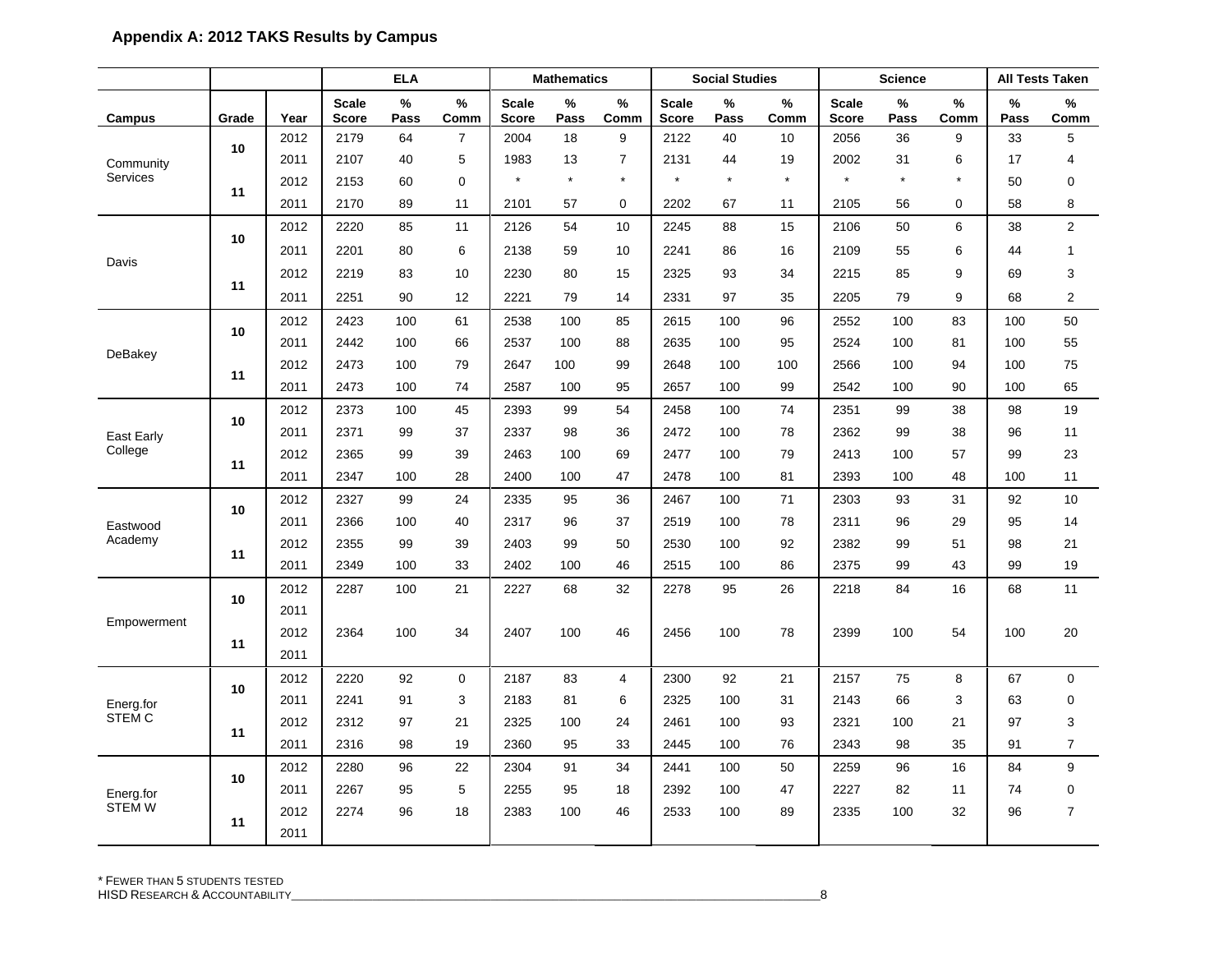|                 |       |      |                              | <b>ELA</b> |                |                              | <b>Mathematics</b> |                |                       | <b>Social Studies</b> |              |                              | <b>Science</b> |                         |           | <b>All Tests Taken</b>  |
|-----------------|-------|------|------------------------------|------------|----------------|------------------------------|--------------------|----------------|-----------------------|-----------------------|--------------|------------------------------|----------------|-------------------------|-----------|-------------------------|
| Campus          | Grade | Year | <b>Scale</b><br><b>Score</b> | %<br>Pass  | %<br>Comm      | <b>Scale</b><br><b>Score</b> | %<br>Pass          | %<br>Comm      | <b>Scale</b><br>Score | %<br>Pass             | $\%$<br>Comm | <b>Scale</b><br><b>Score</b> | ℅<br>Pass      | $\%$<br>Comm            | %<br>Pass | %<br>Comm               |
|                 |       | 2012 | 2239                         | 87         | 16             | 2127                         | 59                 | $\overline{4}$ | 2260                  | 86                    | 19           | 2130                         | 60             | 3                       | 43        | $\overline{\mathbf{c}}$ |
| Furr            | 10    | 2011 | 2237                         | 83         | 14             | 2157                         | 70                 | 9              | 2247                  | 93                    | 14           | 2127                         | 68             | 5                       | 55        | 3                       |
|                 | 11    | 2012 | 2212                         | 83         | 6              | 2167                         | 77                 | $\overline{7}$ | 2291                  | 93                    | 20           | 2193                         | 85             | 4                       | 64        | $\mathbf{1}$            |
|                 |       | 2011 | 2259                         | 92         | 8              | 2238                         | 89                 | 9              | 2308                  | 97                    | 21           | 2230                         | 90             | 10                      | 79        | $\overline{4}$          |
|                 | 10    | 2012 | 2084                         | 42         | $\mathbf 0$    | 1959                         | 13                 | $\mathbf 0$    | 2109                  | 61                    | 4            | 1955                         | 5              | 0                       | 12        | $\mathbf 0$             |
|                 |       | 2011 | 2094                         | 48         | 0              | 1895                         | 0                  | 0              | 2022                  | 20                    | 0            | 1889                         | 4              | 0                       | 6         | $\mathbf 0$             |
| Hope Academy    |       | 2012 | 2119                         | 59         | 3              | 2020                         | 18                 | 0              | 2170                  | 73                    | 3            | 2070                         | 42             | 0                       | 12        | $\mathbf 0$             |
|                 | 11    | 2011 | 2174                         | 82         | 2              | 2071                         | 40                 | 2              | 2263                  | 93                    | 17           | 2113                         | 55             | $\overline{\mathbf{c}}$ | 29        | $\pmb{0}$               |
|                 |       | 2012 | 2293                         | 95         | 20             | 2290                         | 94                 | 33             | 2430                  | 99                    | 63           | 2308                         | 97             | 29                      | 89        | $\overline{7}$          |
| Hou. Ac. Int'l  | 10    | 2011 | 2327                         | 100        | 23             | 2328                         | 99                 | 30             | 2489                  | 100                   | 80           | 2303                         | 95             | 30                      | 95        | 6                       |
| <b>Studies</b>  |       | 2012 | 2378                         | 100        | 51             | 2410                         | 100                | 54             | 2494                  | 100                   | 83           | 2363                         | 100            | 37                      | 100       | 18                      |
|                 | 11    | 2011 | 2362                         | 100        | 29             | 2359                         | 99                 | 32             | 2470                  | 100                   | 82           | 2348                         | 99             | 29                      | 98        | 11                      |
|                 |       | 2012 | 2300                         | 96         | 26             | 2234                         | 89                 | 13             | 2359                  | 99                    | 38           | 2205                         | 78             | 12                      | 72        | 5                       |
| <b>HSLECJ</b>   | 10    | 2011 | 2304                         | 97         | 17             | 2212                         | 79                 | 18             | 2354                  | 99                    | 41           | 2224                         | 82             | 15                      | 70        | 6                       |
|                 | 11    | 2012 | 2365                         | 99         | 37             | 2345                         | 98                 | 36             | 2446                  | 99                    | 62           | 2329                         | 98             | 30                      | 95        | 14                      |
|                 |       | 2011 | 2346                         | 99         | 27             | 2281                         | 97                 | 15             | 2428                  | 100                   | 68           | 2305                         | 99             | 20                      | 96        | 4                       |
|                 |       | 2012 | 2445                         | 99         | 65             | 2362                         | 93                 | 45             | 2501                  | 100                   | 75           | 2371                         | 98             | 47                      | 92        | 29                      |
|                 | 10    | 2011 | 2442                         | 99         | 57             | 2348                         | 96                 | 38             | 2459                  | 99                    | 67           | 2370                         | 98             | 44                      | 94        | 23                      |
| <b>HSPVA</b>    | 11    | 2012 | 2493                         | 100        | 73             | 2443                         | 99                 | 63             | 2565                  | 100                   | 92           | 2414                         | 99             | 58                      | 98        | 47                      |
|                 |       | 2011 | 2450                         | 100        | 62             | 2391                         | 98                 | 49             | 2466                  | 100                   | 77           | 2404                         | 100            | 53                      | 98        | 37                      |
|                 |       | 2012 | 2218                         | 86         | 9              | 2168                         | 70                 | 10             | 2284                  | 93                    | 21           | 2124                         | 60             | 4                       | 51        | $\mathbf{1}$            |
| Houston         | 10    | 2011 | 2213                         | 82         | 6              | 2143                         | 65                 | 6              | 2281                  | 91                    | 22           | 2107                         | 59             | $\overline{2}$          | 48        | $\mathbf 0$             |
| M, S, T         | 11    | 2012 | 2247                         | 87         | 13             | 2277                         | 86                 | 25             | 2375                  | 96                    | 49           | 2223                         | 86             | 8                       | 74        | 3                       |
|                 |       | 2011 | 2233                         | 87         | 8              | 2214                         | 80                 | 11             | 2340                  | 96                    | 37           | 2182                         | 78             | 6                       | 67        | $\mathbf{2}$            |
|                 | 10    | 2012 | 2173                         | 73         | 2              | 2156                         | 67                 | 8              | 2198                  | 80                    | 12           | 2020                         | 30             | 0                       | 28        | $\mathbf 0$             |
| Jones           |       | 2011 | 2184                         | 77         | 5              | 2071                         | 48                 | 4              | 2196                  | 77                    | 11           | 2051                         | 40             | 2                       | 32        | $\mathbf{1}$            |
|                 | 11    | 2012 | 2204                         | 85         | $\overline{7}$ | 2170                         | 67                 | $\overline{7}$ | 2308                  | 96                    | 26           | 2166                         | 80             | 2                       | 61        | $\overline{2}$          |
|                 |       | 2011 | 2238                         | 92         | $\overline{4}$ | 2170                         | 79                 | $\overline{2}$ | 2327                  | 98                    | 33           | 2156                         | 75             | 3                       | 64        | $\mathbf{1}$            |
|                 | 10    | 2012 | 2215                         | 88         | $\overline{4}$ | 2195                         | 78                 | 14             | 2278                  | 90                    | 23           | 2158                         | 68             | 8                       | 59        | $\overline{2}$          |
| Jordan, Barbara |       | 2011 | 2231                         | 90         | $\overline{7}$ | 2173                         | 76                 | 8              | 2345                  | 95                    | 41           | 2182                         | 74             | 10                      | 62        | 1                       |
|                 | 11    | 2012 | 2253                         | 92         | 11             | 2345                         | 95                 | 35             | 2450                  | 100                   | 70           | 2312                         | 97             | 22                      | 88        | 5                       |
|                 |       | 2011 | 2269                         | 93         | 11             | 2275                         | 89                 | 17             | 2355                  | 95                    | 46           | 2255                         | 90             | 14                      | 81        | $\mathbf{2}$            |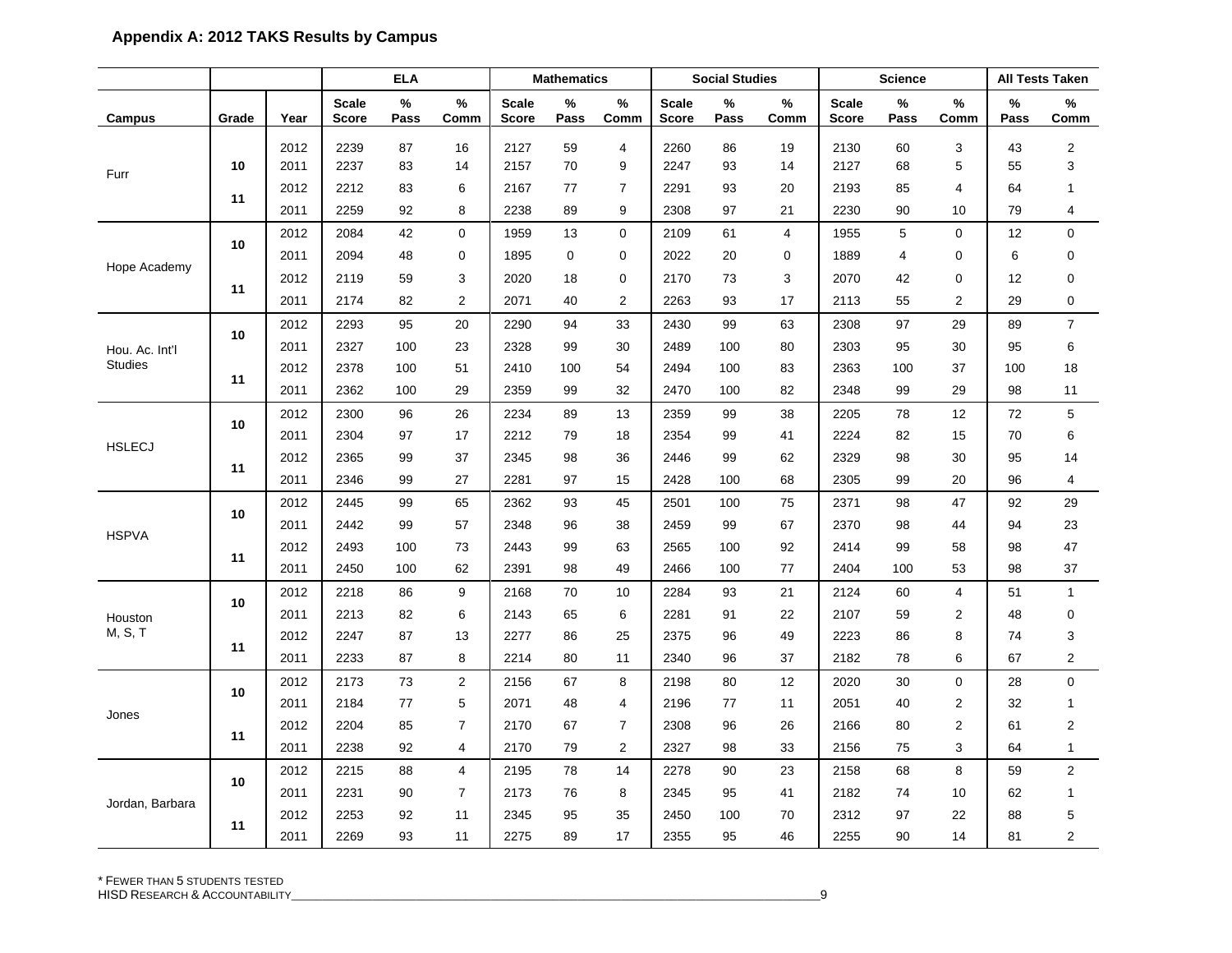|                        |       |      |                              | ELA       |                | <b>Mathematics</b>           |           |                |                              | <b>Social Studies</b> |                |                              | <b>Science</b> |                |                       | <b>All Tests Taken</b> |
|------------------------|-------|------|------------------------------|-----------|----------------|------------------------------|-----------|----------------|------------------------------|-----------------------|----------------|------------------------------|----------------|----------------|-----------------------|------------------------|
| Campus                 | Grade | Year | <b>Scale</b><br><b>Score</b> | %<br>Pass | $\%$<br>Comm   | <b>Scale</b><br><b>Score</b> | %<br>Pass | %<br>Comm      | <b>Scale</b><br><b>Score</b> | %<br>Pass             | $\%$<br>Comm   | <b>Scale</b><br><b>Score</b> | %<br>Pass      | %<br>Comm      | $\frac{0}{0}$<br>Pass | %<br>$_{\rm \bf Comm}$ |
|                        |       | 2012 | 2163                         | 74        | $\mathbf{1}$   | 2089                         | 51        | 4              | 2232                         | 85                    | 12             | 2054                         | 40             | 1              | 36                    | 0                      |
|                        | 10    | 2011 | 2178                         | 75        | $\overline{2}$ | 2064                         | 36        | 4              | 2237                         | 85                    | 17             | 2039                         | 30             | 1              | 24                    | $\mathbf{1}$           |
| Kashmere               |       | 2012 | 2206                         | 82        | $\overline{7}$ | 2216                         | 82        | 10             | 2360                         | 99                    | 40             | 2213                         | 84             | 5              | 69                    | 2                      |
|                        | 11    | 2011 | 2237                         | 90        | $\overline{7}$ | 2175                         | 73        | 6              | 2338                         | 97                    | 30             | 2199                         | 84             | 6              | 71                    | 0                      |
|                        |       | 2012 | 2297                         | 94        | 24             | 2249                         | 86        | 20             | 2381                         | 98                    | 49             | 2276                         | 89             | 25             | 78                    | 8                      |
| Lamar                  | 10    | 2011 | 2307                         | 94        | 24             | 2246                         | 85        | 21             | 2391                         | 97                    | 51             | 2247                         | 82             | 22             | 74                    | 8                      |
|                        | 11    | 2012 | 2320                         | 96        | 34             | 2345                         | 96        | 37             | 2497                         | 100                   | 79             | 2344                         | 97             | 37             | 92                    | 17                     |
|                        |       | 2011 | 2334                         | 96        | 31             | 2327                         | 93        | 34             | 2457                         | 98                    | 69             | 2351                         | 96             | 43             | 89                    | 17                     |
|                        | 10    | 2012 |                              |           |                |                              |           |                |                              |                       |                |                              |                |                |                       |                        |
| Leader's               |       | 2011 | 2159                         | 75        | 0              | 2038                         | 29        | 4              | 2144                         | 65                    | $\overline{4}$ | 2019                         | 29             | $\pmb{0}$      | 20                    | 0                      |
| Academy                | 11    | 2012 |                              |           |                |                              |           |                |                              |                       |                |                              |                |                |                       |                        |
|                        |       | 2011 | 2115                         | 55        | 0              | 2042                         | 28        | 0              | 2161                         | 77                    | 3              | 2053                         | 28             | 0              | 22                    | 0                      |
|                        | 10    | 2012 | 2196                         | 79        | 6              | 2177                         | 69        | 12             | 2265                         | 90                    | 20             | 2159                         | 70             | 8              | 52                    | $\overline{2}$         |
| Lee<br>11              |       | 2011 | 2223                         | 85        | 9              | 2190                         | 75        | 12             | 2335                         | 97                    | 36             | 2165                         | 70             | 8              | 60                    | $\overline{2}$         |
|                        |       | 2012 | 2222                         | 83        | 11             | 2268                         | 87        | 25             | 2368                         | 97                    | 47             | 2232                         | 89             | 9              | 74                    | 3                      |
|                        |       | 2011 | 2220                         | 82        | 8              | 2268                         | 90        | 21             | 2366                         | 99                    | 42             | 2219                         | 84             | 9              | 72                    | 3                      |
|                        | 10    | 2012 | 2213                         | 85        | 8              | 2139                         | 66        | 6              | 2277                         | 88                    | 26             | 2123                         | 61             | $\overline{4}$ | 51                    | $\mathbf{1}$           |
| Madison                |       | 2011 | 2192                         | 79        | 3              | 2087                         | 52        | 3              | 2259                         | 84                    | 22             | 2081                         | 47             | 5              | 36                    | $\mathbf{1}$           |
|                        | 11    | 2012 | 2238                         | 88        | 11             | 2272                         | 88        | 20             | 2383                         | 97                    | 53             | 2251                         | 90             | 12             | 78                    | 4                      |
|                        |       | 2011 | 2242                         | 92        | $\overline{7}$ | 2247                         | 91        | 14             | 2375                         | 98                    | 48             | 2260                         | 91             | 17             | 81                    | 2                      |
|                        | 10    | 2012 | 2205                         | 87        | 6              | 2148                         | 65        | 8              | 2314                         | 92                    | 35             | 2122                         | 60             | 5              | 49                    | $\mathbf{1}$           |
| Milby                  |       | 2011 | 2207                         | 82        | 5              | 2141                         | 66        | $\overline{7}$ | 2321                         | 91                    | 33             | 2137                         | 63             | 4              | 51                    | $\mathbf{1}$           |
|                        | 11    | 2012 | 2234                         | 89        | 8              | 2279                         | 89        | 22             | 2433                         | 99                    | 63             | 2280                         | 92             | 18             | 82                    | $\overline{2}$         |
|                        |       | 2011 | 2234                         | 88        | 8              | 2248                         | 86        | 19             | 2425                         | 97                    | 60             | 2240                         | 82             | 18             | 74                    | 3                      |
|                        | 10    | 2012 | 2252                         | 97        | $\overline{4}$ | 2151                         | 74        | 5              | 2261                         | 92                    | 14             | 2172                         | 76             | 5              | 67                    | $\mathbf{1}$           |
| Mt. Carmel             |       | 2011 | 2254                         | 97        | $\overline{7}$ | 2192                         | 78        | 10             | 2288                         | 96                    | 26             | 2202                         | 75             | 16             | 65                    | 3                      |
|                        | 11    | 2012 | 2290                         | 99        | 21             | 2291                         | 94        | 18             | 2399                         | 100                   | 59             | 2304                         | 97             | 15             | 93                    | $\overline{7}$         |
|                        |       | 2011 | 2293                         | 99        | 18             | 2314                         | 99        | 20             | 2414                         | 100                   | 64             | 2279                         | 96             | 16             | 96                    | 6                      |
|                        | 10    | 2012 | 2149                         | 70        | $\mathbf 0$    | 2036                         | 30        | $\mathbf 0$    | 2182                         | 71                    | 12             | 2019                         | 27             | $\mathbf 0$    | 23                    | 0                      |
| <b>New Aspirations</b> |       | 2011 | 2139                         | 62        | $\mathbf{1}$   | 1989                         | 22        | $\mathbf{1}$   | 2141                         | 63                    | 5              | 2039                         | 31             | $\mathbf{1}$   | 17                    | 0                      |
|                        | 11    | 2012 | 2166                         | 69        | 0              | 2118                         | 56        | 3              | 2268                         | 94                    | 16             | 2185                         | 84             | 3              | 50                    | 0                      |
|                        |       | 2011 | 2195                         | 85        | 0              | 2091                         | 46        | $\overline{2}$ | 2235                         | 88                    | 12             | 2102                         | 48             | $\mathbf 0$    | 32                    | 0                      |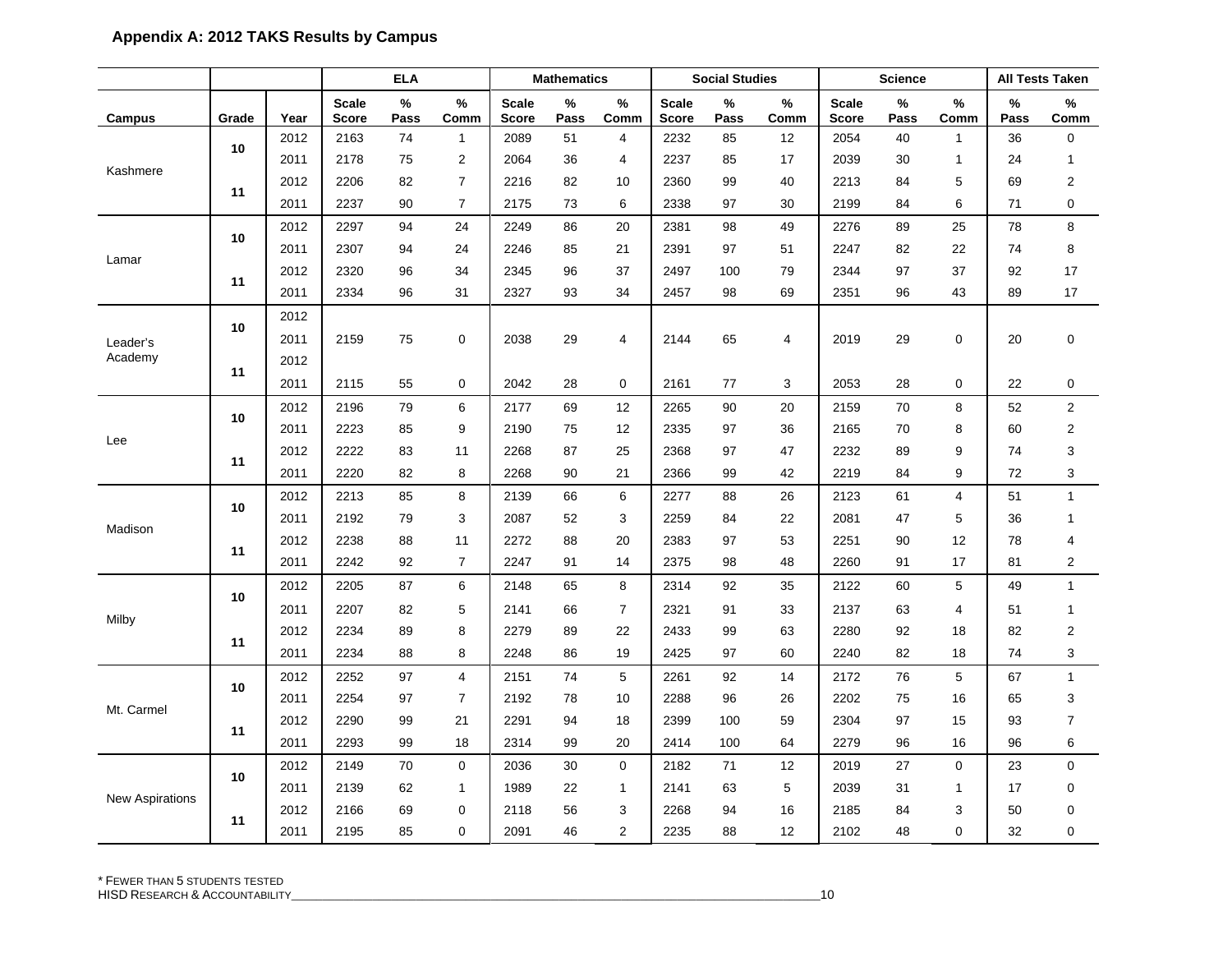|                             |       |              |                              | <b>ELA</b>   |                |                              | <b>Mathematics</b> |              |                              | <b>Social Studies</b> |              |                              | <b>Science</b> |                |           | <b>All Tests Taken</b> |
|-----------------------------|-------|--------------|------------------------------|--------------|----------------|------------------------------|--------------------|--------------|------------------------------|-----------------------|--------------|------------------------------|----------------|----------------|-----------|------------------------|
| Campus                      | Grade | Year         | <b>Scale</b><br><b>Score</b> | $\%$<br>Pass | $\%$<br>Comm   | <b>Scale</b><br><b>Score</b> | $\%$<br>Pass       | $\%$<br>Comm | <b>Scale</b><br><b>Score</b> | $\%$<br>Pass          | $\%$<br>Comm | <b>Scale</b><br><b>Score</b> | $\%$<br>Pass   | $\%$<br>Comm   | %<br>Pass | %<br>Comm              |
|                             |       | 2012         | 2329                         | 100          | 31             | 2336                         | 96                 | 37           | 2439                         | 99                    | 63           | 2297                         | 95             | 27             | 94        | 10                     |
| North Houston               | 10    | 2011         | 2387                         | 100          | 37             | 2410                         | 100                | 55           | 2526                         | 99                    | 91           | 2421                         | 100            | 61             | 99        | 19                     |
| Early College               | 11    | 2012         | 2359                         | 99           | 39             | 2501                         | 100                | 73           | 2529                         | 100                   | 93           | 2414                         | 100            | 52             | 99        | 19                     |
|                             |       | 2011         | 2376                         | 99           | 40             | 2443                         | 100                | 57           | 2460                         | 100                   | 74           | 2432                         | 100            | 63             | 99        | 24                     |
|                             | 10    | 2012         | $\star$                      | $\star$      | $\star$        | $\star$                      | $\star$            | $\star$      | $\star$                      | $\star$               | $\star$      | $\star$                      | $\star$        | $\star$        | $\star$   | $\star$                |
| Pro-Vision                  | 11    | 2011         |                              |              |                |                              |                    |              |                              |                       |              |                              |                |                |           |                        |
|                             | 11    | 2012         | 2141                         | 75           | $\mathbf 0$    | 1996                         | 22                 | $\mathbf 0$  | 2169                         | 78                    | 0            | 2076                         | 44             | $\mathbf 0$    | 11        | $\mathbf 0$            |
|                             |       | 2011         |                              |              |                |                              |                    |              |                              |                       |              |                              |                |                |           |                        |
|                             |       | 2012         | 2261                         | 93           | 16             | 2206                         | 78                 | 16           | 2350                         | 98                    | 41           | 2218                         | 83             | 15             | 72        | 5                      |
| Reagan                      | 10    | 2011         | 2264                         | 90           | 15             | 2201                         | 72                 | 17           | 2342                         | 96                    | 36           | 2194                         | 77             | 14             | 63        | 6                      |
|                             | 11    | 2012         | 2298                         | 95           | 22             | 2346                         | 93                 | 38           | 2427                         | 100                   | 65           | 2326                         | 98             | 32             | 89        | 12                     |
|                             |       | 2011         | 2268                         | 93           | 12             | 2262                         | 87                 | 19           | 2355                         | 99                    | 39           | 2248                         | 87             | 15             | 80        | 5                      |
|                             | 10    | 2012         | 2185                         | 80           | 3              | 2150                         | 62                 | 12           | 2229                         | 88                    | 11           | 2098                         | 44             | $\overline{7}$ | 38        | $\mathbf{1}$           |
| Scarborough                 |       | 2011         | 2224                         | 83           | 6              | 2166                         | 74                 | 10           | 2263                         | 90                    | 18           | 2123                         | 62             | 6              | 54        | $\mathbf{1}$           |
|                             | 11    | 2012         | 2226                         | 85           | 10             | 2233                         | 79                 | 17           | 2330                         | 94                    | 34           | 2223                         | 84             | 9              | 68        | 3                      |
|                             |       | 2011         | 2257                         | 92           | 13             | 2265                         | 90                 | 18           | 2373                         | 97                    | 48           | 2266                         | 91             | 19             | 81        | $\overline{4}$         |
|                             | 10    | 2012         | 2200                         | 81           | 6              | 2205                         | 75                 | 16           | 2291                         | 90                    | 24           | 2157                         | 65             | 9              | 58        | $\boldsymbol{2}$       |
| Sharpstown                  |       | 2011         | 2227                         | 84           | 11             | 2177                         | 67                 | 15           | 2319                         | 91                    | 34           | 2174                         | 68             | 16             | 56        | 4                      |
|                             | 11    | 2012         | 2259                         | 90           | 16             | 2279                         | 85                 | 26           | 2385                         | 97                    | 48           | 2262                         | 90             | 20             | 79        | 9                      |
|                             |       | 2011         | 2239                         | 86           | 10             | 2266                         | 86                 | 20           | 2366                         | 97                    | 46           | 2269                         | 89             | 21             | 79        | 4                      |
|                             | 10    | 2012         | 2260                         | 93           | 13             | 2168                         | 76                 | 9            | 2348                         | 98                    | 40           | 2175                         | 79             | $\overline{7}$ | 68        | 2                      |
| Sharpstown<br>International |       | 2011         | 2271                         | 90           | 15             | 2168                         | 71                 | 8            | 2372                         | 97                    | 45           | 2210                         | 78             | 14             | 67        | 3                      |
| School                      | 11    | 2012         | 2300                         | 94           | 24             | 2309                         | 92                 | 25           | 2439                         | 100                   | 73           | 2306                         | 96             | 28             | 88        | 9                      |
|                             |       | 2011         | 2297                         | 97           | 18             | 2317                         | 97                 | 32           | 2394                         | 99                    | 51           | 2312                         | 97             | 29             | 92        | 8                      |
|                             | 10    | 2012         | 2181                         | 73           | 3              | 2122                         | 61                 | 3            | 2249                         | 89                    | 19           | 2080                         | 48             | 3              | 37        | $\mathbf 0$            |
| Sterling                    |       | 2011         | 2202                         | 79           | 4              | 2149                         | 72                 | 3            | 2269                         | 90                    | 22           | 2098                         | 57             | 2              | 45        | 0                      |
|                             | 11    | 2012         | 2201                         | 79           | $\overline{7}$ | 2220                         | 87                 | 6            | 2357                         | 98                    | 35           | 2222                         | 85             | 9              | 68        | $\overline{1}$         |
|                             |       | 2011         | 2215                         | 91           | 2              | 2202                         | 84                 | 6            | 2350                         | 98                    | 47           | 2186                         | 80             | 5              | 71        | $\mathbf{1}$           |
|                             | 10    | 2012         | 2277                         | 93           | 17             | 2154                         | 60                 | 16           | 2352                         | 94                    | 42           | 2205                         | 76             | 15             | 61        | $\overline{7}$         |
| Texas                       |       | 2011         |                              |              |                |                              |                    |              |                              |                       |              |                              |                |                |           |                        |
| Connections                 | 11    | 2012<br>2011 |                              |              |                |                              |                    |              |                              |                       |              |                              |                |                |           |                        |

\* FEWER THAN 5 STUDENTS TESTED HISD RESEARCH & ACCOUNTABILITY